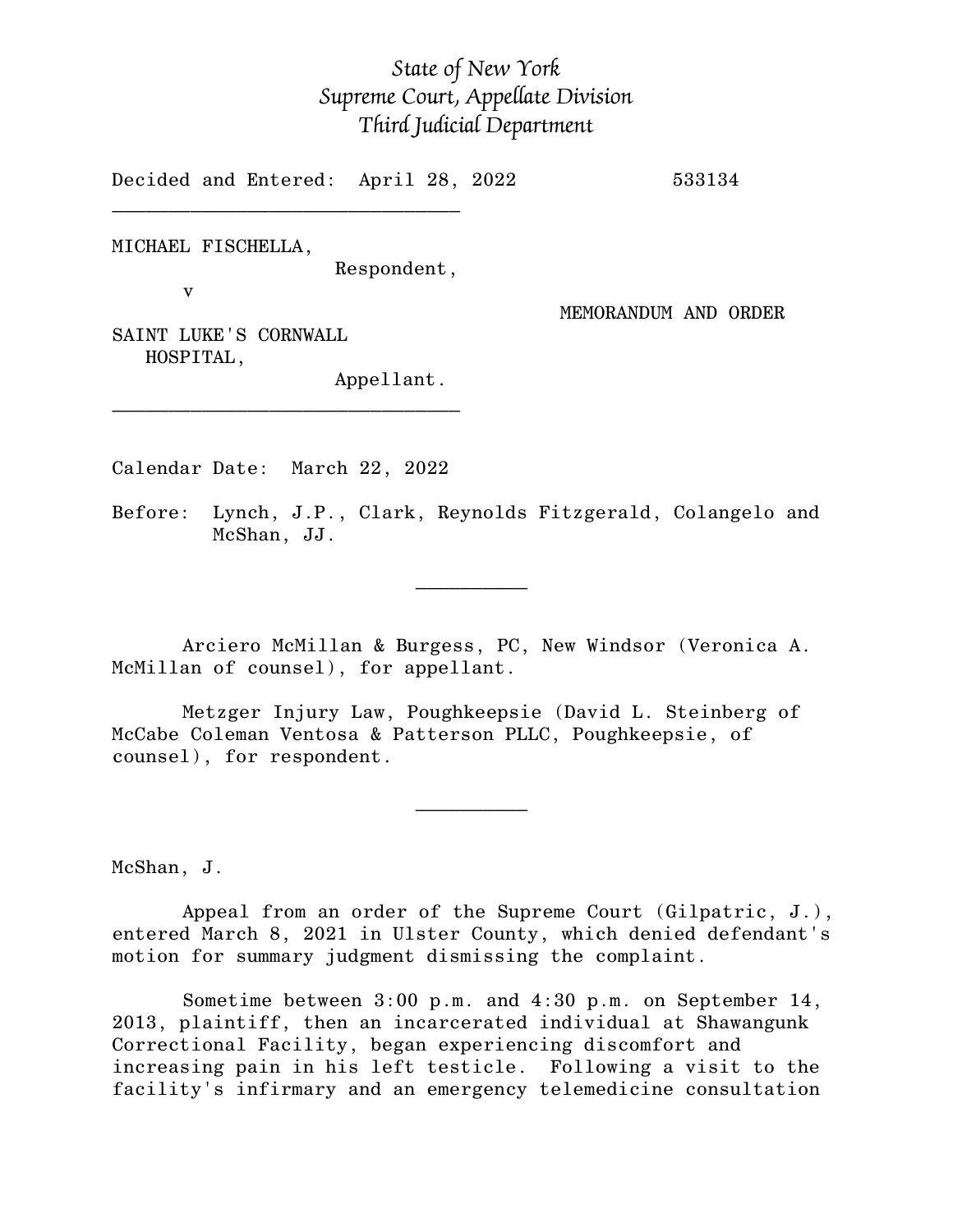-2- 533134

by a urologist, plaintiff was transported to defendant's emergency room for medical treatment. He arrived at the emergency room at 9:55 p.m. with the "stated complaint" of testicular torsion, <sup>1</sup> a condition where blood supply to the testicle is cut off due to the testicle twisting. Plaintiff was promptly examined by an emergency room physician, who subsequently requested a urinalysis and ordered a testicular ultrasound. The ultrasound was performed at 11:34 p.m. and revealed an absence of blood flow to the left testicle consistent with acute testicular torsion. The ultrasound findings were discussed with the attending emergency room physician at 12:10 a.m. and, after a consultation with a urologist, plaintiff was admitted to defendant with a diagnosis of testicular torsion. At approximately 1:45 a.m., plaintiff underwent exploratory surgery. During the procedure, plaintiff's left testicle was detorsed but showed no viability, resulting in its removal. Plaintiff thereafter commenced this action against defendant for medical malpractice. Following joinder of issue and discovery, defendant moved for summary judgment dismissing the complaint. Finding that plaintiff's expert raised issues of fact sufficient to withstand summary judgment, Supreme Court denied the motion. Defendant appeals.

Plaintiff does not dispute that defendant met its initial burden of establishing prima facie entitlement to summary judgment. Defendant did so by submitting, among other things, plaintiff's medical records and the affidavit of a boardcertified urologist who concluded that the treatment that plaintiff received following his arrival at defendant's emergency room was at all times within the accepted standards of care. In that regard, defendant's expert opined that the testicular ultrasound was timely ordered and performed and that it was not a departure from acceptable standards of medical care for the emergency room physician to await the results of the ultrasound before seeking a urologic consult. This expert opined further that, even if plaintiff's testicular torsion had been diagnosed and treated immediately upon his admission to the emergency room, the outcome would have been no different.

This diagnosis was rendered by the urologist who conducted the telemedicine consultation.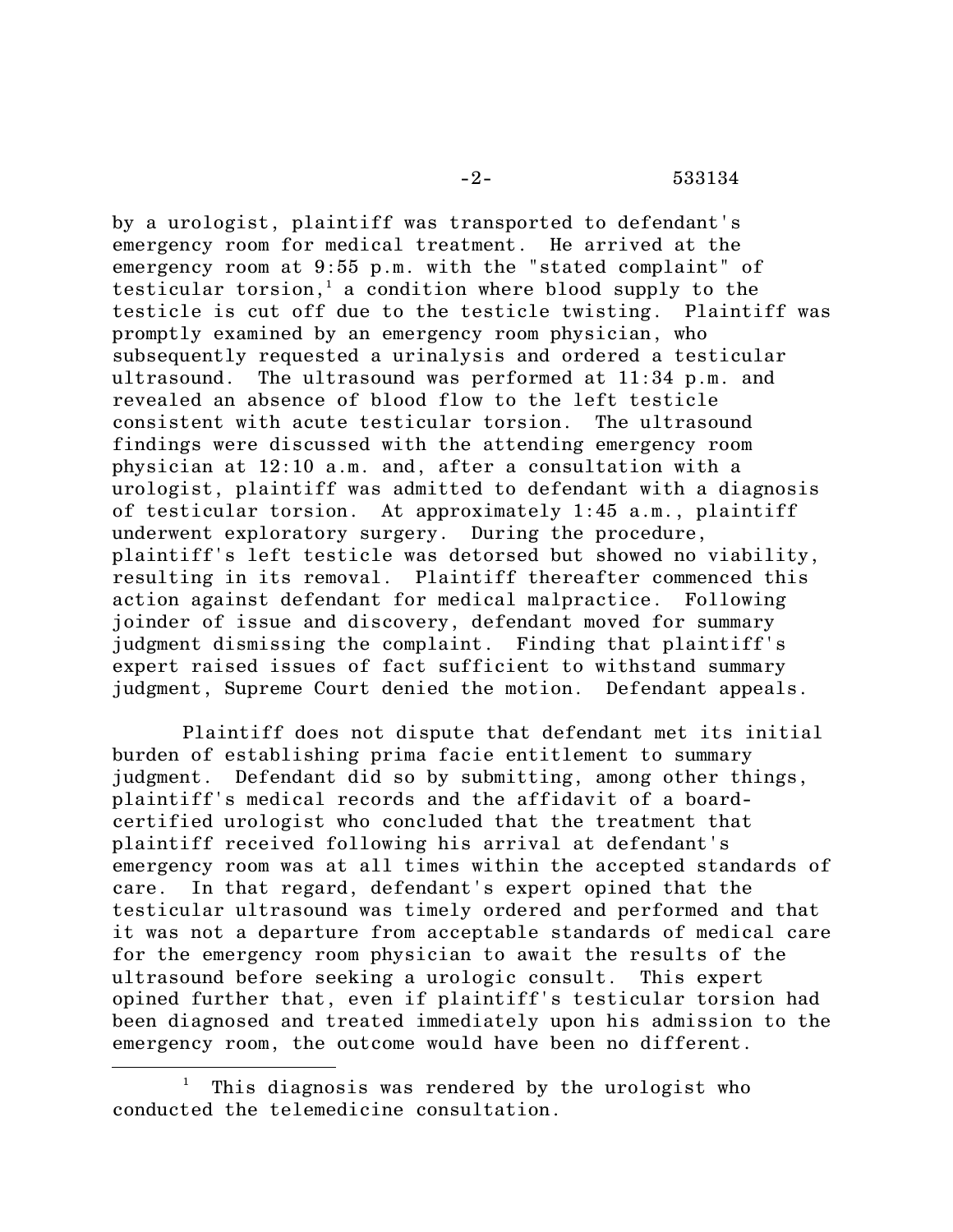Accordingly, the burden shifted to plaintiff to present expert medical opinion evidence that there was a deviation from the accepted standard of care and that this departure was a proximate cause of his injury (see Goldschmidt v Cortland Regional Med. Ctr., Inc., 190 AD3d 1212, 1214 [2021]; Young v Sethi, 188 AD3d 1339, 1341 [2020], <u>lv denied</u> 37 NY3d 902 [2021]; Furman v Desimone, 180 AD3d 1310, 1311 [2020]).

Plaintiff submitted the affirmation of Elias Hyams, a board-certified urologist. Hyams averred that testicular torsion is a "true surgical emergency," explaining that the rapid restoration of blood flow to the testis is critical to salvageability. To that end, he indicated that the salvage rate is almost 100% if detorsion is accomplished in less than 6 hours from onset and roughly 50% if accomplished between 6 and 12 hours. He also highlighted that plaintiff arrived at defendant's emergency room with the stated complaint of testicular torsion and set forth the specific symptoms plaintiff presented with that were indictive of such injury. Given plaintiff's complaints, history and physical presentation, Hyams stated that the emergency room physician should have made a presumptive diagnosis of testicular torsion and obtained a prompt urologic consult immediately upon completion of the physical examination. He opined to a reasonable degree of medical certainty that the decision to order a testicular ultrasound rather than arrange for expedited surgery constituted a departure from acceptable standards of medical practice. Hyams further opined that the unnecessary delay in performing surgery decreased the chance of salvaging plaintiff's left testicle and was the proximate cause of his injuries. Contrary to defendant's contention, Hyams' affirmation was neither conclusory nor speculative, and "any scrutiny with respect to the source or basis for [his] opinion, or the credibility of [Hyams] himself, is properly left to cross-examination at trial" (Holland v Cayuga Med. Ctr. at Ithaca, Inc., 195 AD3d 1292, 1295 [2021]; <u>see Goldschmidt v Cortland Regional Med. Ctr., Inc.</u>, 190 AD3d at 1215; Carter v Tana, 68 AD3d 1577, 1580 [2009]; Bell v Ellis Hosp., 50 AD3d 1240, 1241-1242 [2008]). Viewing the evidence in the light most favorable to plaintiff, we find that a triable issue of fact exists as to whether defendant deviated